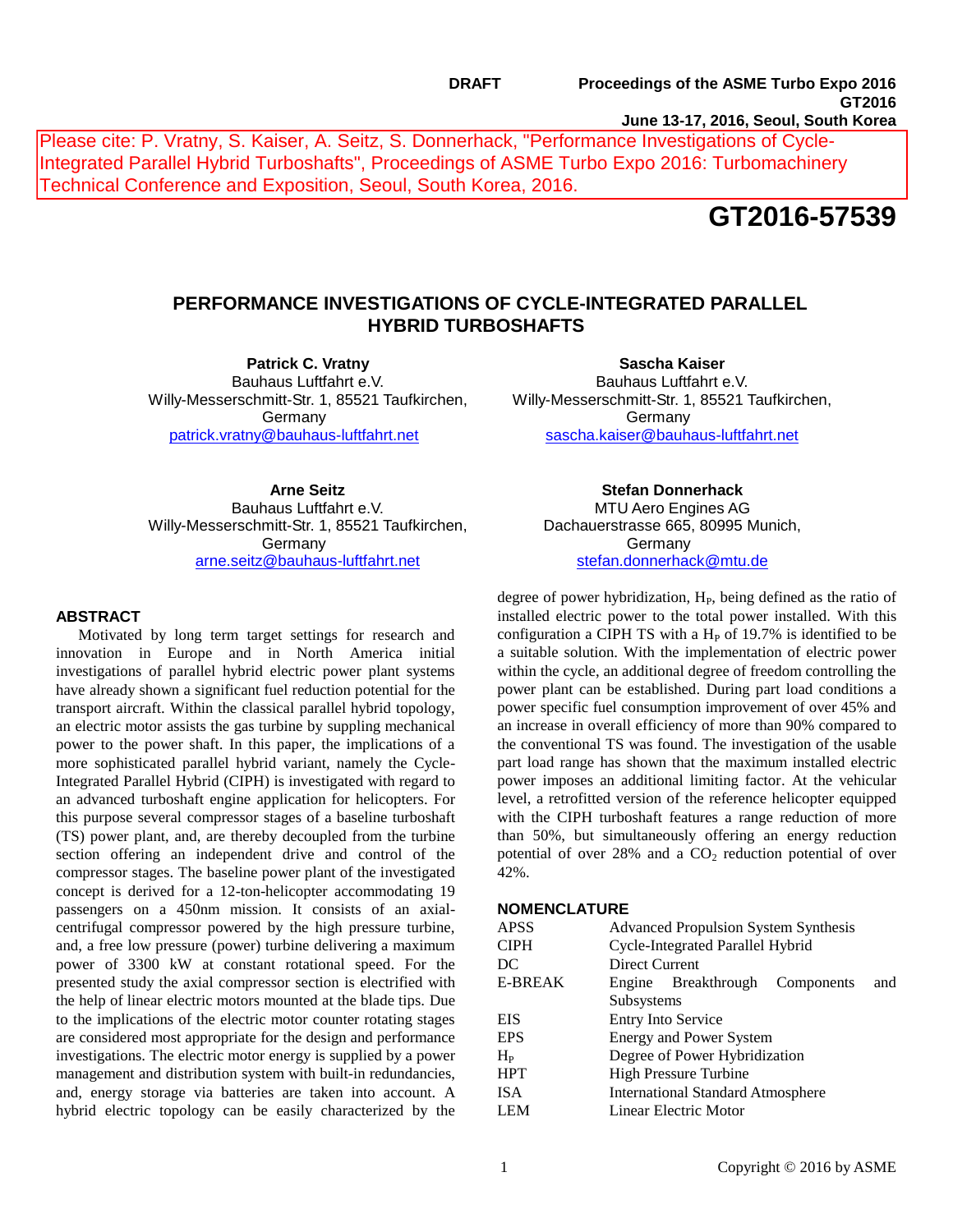| Low Pressure Turbine                     |
|------------------------------------------|
| Maximum Take-Off Weight                  |
| <b>Overall Pressure Ratio</b>            |
| Power Management and Distribution        |
| Permanent Magnet Synchronous Motor       |
| Pressure Ratio                           |
| Power Specific Fuel Consumption          |
| Sea Level                                |
| Strategic Research and Innovation Agenda |
| Solid State Power Controller             |
| Turboshaft                               |
|                                          |

#### **1. INTRODUCTION**

The aviation community is confronted with ambitious  $CO<sub>2</sub>$  and noise reduction targets for future aircraft mainly forced by the European Flightpath 2050 and their comparable Strategic Research and Innovation Agenda (SRIA) as well as the equivalent American environmental targets with NASA  $\begin{bmatrix} 1 & 0 \\ 0 & 0 \end{bmatrix}$ Environmentally Responsible Aviation N+ series. Aircraft concepts designed for an entry into service (EIS) year of 2035 should reach a  $CO_2$  reduction potential of 60% compared to the datum year 2000 [1]. Based on the targets of the SRIA the airframe and the propulsion system should contribute to an equal percentage of 30% to the overall energy and power reduction for the year 2035. A possible approach fulfilling those emission targets was already identified with universally electric [2], [3] as well as hybrid electric [4]–[7] transport fixed wing aircraft concepts. The hybrid-electric aircraft studies have identified block fuel saving potentials of up to 20% for short to medium range applications [6]. 1 Flightpath  $2050$  and their comparable Strategic  $\qquad$  (c)

Beside the application of hybrid concepts for fixed-wing aircraft also rotorcraft are of high interest enhancing the power train performance. The design requirements and boundary conditions of those power trains are differing significantly from fixed-wing aircraft mainly driven by the hover requirement. According to the EASA CS-29 the power train of a helicopter has to be designed for a category A certification in a way that during an engine failure in take-off or landing conditions a safe continued approach or a safe climb out to a stable single-engine cruise condition is ensured [8]. This design case normally implies that the engines are running in deep part load especially during cruise, which has in turn a negative impact on the fuel consumption.

For energy and power systems (EPS) of hybrid electric vehicles there are currently three different main topology types available as sketched in [FIGURE 1](#page-1-0) namely serial, parallel and serial-parallel hybrid. Within a serial hybrid topology the main power transfer is performed electrically, which means there is no direct mechanical coupling between the propulsor and the gas turbine. The total electric power (equal to required propulsion power) is converted to mechanical energy with the help of an electric motor. The advantage of this topology is that the gas turbine can run in its efficiency optimum in each operation point. The disadvantage of this topology is that it requires an additional generator, which is sized for the same power as the gas turbine and the electric motor has to be sized for the entire required power demand. Therefore, the increased gas turbine efficiency or other design/operational effects at vehicular level need to compensate for the additional efficiency losses due to the generators and the required increased EPS mass.



<span id="page-1-0"></span>with a battery supplied electrical chain. a.) Serial hybrid b.) FIGURE 1: Common topologies in hybrid electric vehicles **Parallel hybrid c.) Serial-Parallel hybrid.**

The second topology type is the parallel hybrid where the main power transfer node is mechanical [9]. The advantage of this arrangement is that the electric power train does not to be sized for the entire propulsion power. Typically the electric power train and the kerosene power train are linked via a gearbox to the power shaft. The disadvantage is that the gas turbine is still mechanically linked to the propulsor and does not show during operation the flexibility and variability like the serial hybrid topology offers.

The third type is the serial-parallel hybrid topology, which is a combination of the serial and the parallel hybrid topology. It also combines the advantages of both topologies and the ability to switch the mode during operation and does also allow for recharging a battery. Nevertheless, this flexibility requires the most involved components and therefore also the most complex control system. Due to this complexity it seems to be not the preferred topology type for airborne applications and is currently more of interest for the ground based transportation sector, also with regard to braking energy recovering [9].

The hybrid electric aircraft studies mentioned before have mainly studied the classical parallel hybrid power plants in detail. This paper will highlight a special variant of the parallel hybrid power plant, where the hybridization of dedicated power consuming components has been investigated. Hereby, electric motors supplied by batteries are powering a number of compressor stages or even the entire compressor. This concept is based on the patent described in [10]. Due to this configuration the definition of the classical parallel hybrid has to be extended to a cycle-integrated parallel hybrid (CIPH)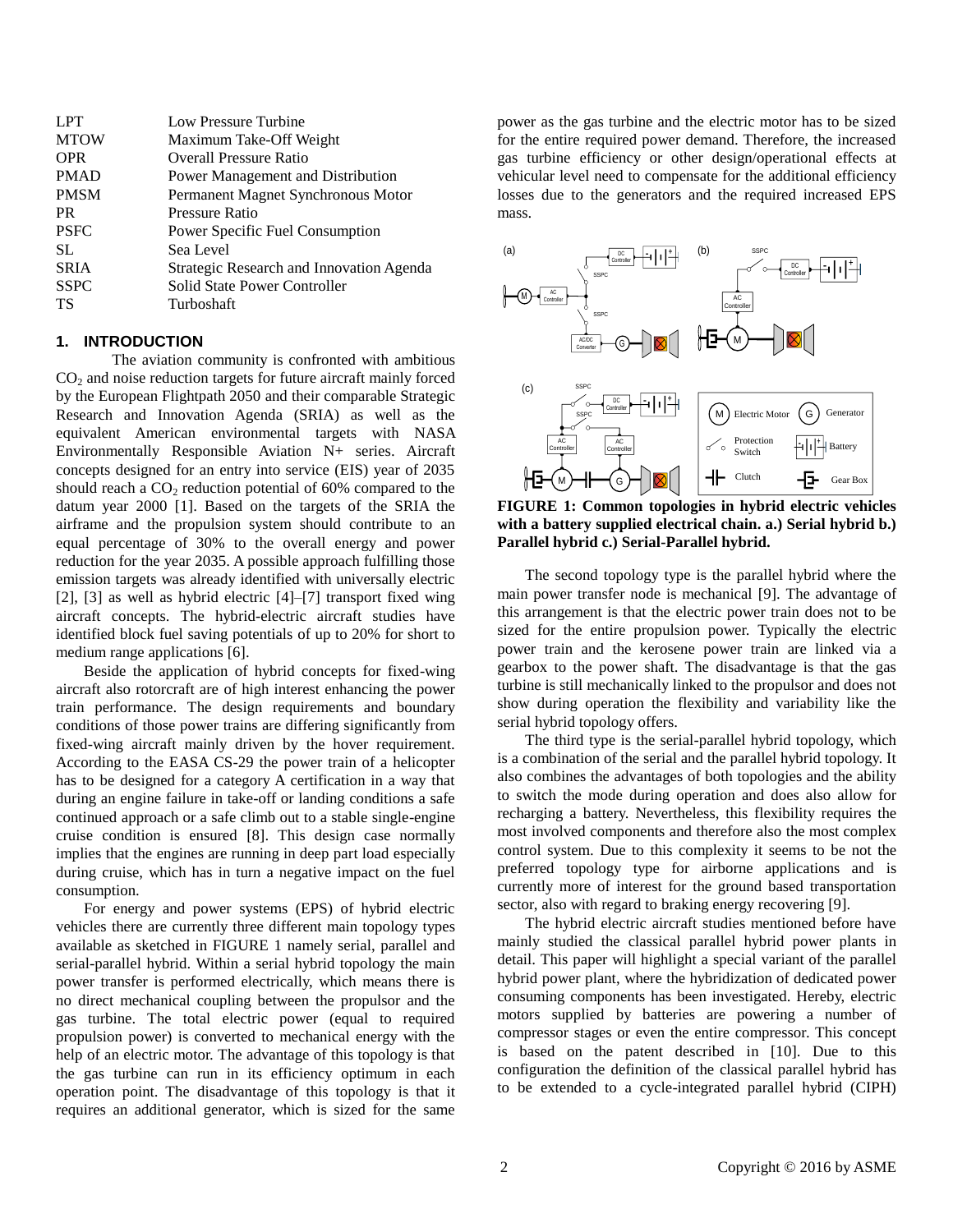power plant, where the electric power is not directly supplying the power shaft.

The focus of this paper will give a deeper insight in the performance characteristic of a CIPH turboshaft (TS) power plant for a helicopter application. The impact of different offdesign hybrid ratios will be shown in the compressor performance map as well as the corresponding power specific fuel consumption (PSFC) reduction potential. Furthermore a first assessment on airframe level will be performed. For that reason a retrofitted (constant maximum take-off weight, MTOW) variant of a 12 ton reference helicopter is used as platform to analyze the hybrid EPS and identifying the potential range capability and the possible fuel and  $CO<sub>2</sub>$  reduction potential.

## **2. HYBRID ENGINE CYCLE EFFICIENCY POTENTIAL**

The principle idea of the CIPH power plant concept is the electrification of single compressor stages or an entire compressor section at a time. The expected advantage of this approach is to increase the core efficiency by adding a more exergetic efficient energy source, namely electric energy, to the Joule-Brayton cycle as indicated in [FIGURE 2.](#page-2-0) The benefit of this concept is that the conversion process of the electric energy with the help of electric motors is not limited by the Carnot efficiency.



<span id="page-2-0"></span>**FIGURE 2: Schematic illustration of the possible impact adding electric energy to the engine cycle**

The core efficiency as commonly used in gas turbine performance computation is defined as

$$
\eta_{CO} = \frac{P_{use}}{P_{sup}} = \frac{\dot{m}_{PT} \cdot \Delta h_{use,id}}{\dot{m}_{fuel} \cdot FHV} \approx \frac{\dot{m}_{PT} \cdot \Delta h_{use,id}}{\dot{m}_B \cdot \Delta h_B}
$$

That is the ratio of the useful power,  $P_{use}$ , to the power supplied to the power plant as effective fuel enthalpy flow,  $P_{\text{sup}}$ . In case of a conventional power plant this expression is equal to the mass flow at the power turbine, m<sub>PT</sub>, times the ideal available enthalpy,  $\Delta h_{use,id}$ , divided by the fuel mass flow,  $\dot{m}_{fuel}$ , times the fuel heating value, *FHV*. The latter of these may be approximated by the burner enthalpy rise  $\dot{m}_B$  times  $\Delta h_B$ , in the first instance. Looking at a hybrid electric power plant, where a part of the compressor power,  $P_{C,elec}$ , is supplied by electric means, the definition of  $\eta_{\rm CO}$  expands to

$$
\eta_{CO,hyb} = \frac{P_{use,hyb}}{P_{\text{sup,hyb}}} = \frac{\dot{m}_{PT} \cdot \Delta h_{use,id,hyb}}{\dot{m}_{fuel} \cdot FHV + P_{ins,elec}}
$$

$$
\approx \frac{\dot{m}_{PT} \cdot \Delta h_{use,id} + P_{C,elec}}{\dot{m}_B \cdot \Delta h_B + P_{C,elec}} / \eta_{elec}
$$
with  $P_{C,elec} = \dot{m}_C \cdot \Delta h_{C,elec}$ 

In the hybrid cycle case the ideally available delta enthalpy at the power turbine,  $\Delta h_{use,id,hyb}$ , is significantly increased compared to the conventional cycle, because due to the reduced turbine power demand in the compressor section. For the prediction of the hybrid core efficiency the required electric power needs to be corrected by the overall electric system efficiency,  $\eta_{elec}$ . It can be already seen that as long as the electric efficiency is higher than the chemical conversion efficiency of the engine an increase of the overall power plant efficiency can be expected.

An important descriptor for the electrification intensity of such a hybrid power plant design is the Degree of Power Hybridization, which is defined according to [9] as

$$
H_P = \frac{P_{use,elec}}{P_{use,tot}} = \frac{P_{use,elec}}{P_{use,elec} + P_{use,fuel}}
$$

where P<sub>use,elec</sub> is the maximum installed electrical power at the battery (equal to  $P_{C,elec}$  corrected by  $\eta_{elec}$ ) and  $P_{use,fuel}$  the maximum supplied power demand from the fuel. A  $H<sub>P</sub>$  of 0 means in this case that no electric power is supplied to the power plant, which is equal to a conventional kerosene powered power plant, while a value of 1 means that the entire power comes from the battery and the propulsor is fully electricdriven. For hybrid electric power plants featuring electrically powered compressors values for  $H<sub>P</sub>$  lower approximately 0.5 will be expected.

## **3. SYNTHESIS OF HYBRID ELECTRIC POWER PLANT**

In the following section the reference TS power plant is described and the associated conversion process to the hybrid TS variant. For that purpose a possible electric system architecture is proposed including an eligible electric motor type.

## **3.1. BASELINE POWER PLANT ARCHITECTURE**

As baseline a TS power plant for a helicopter application is used. The configuration and power requirements of this TS are similar of those used as a study platform within the E-BREAK (Engine Breakthrough Components and Subsystems) project. The power plant features an axial-centrifugal compressor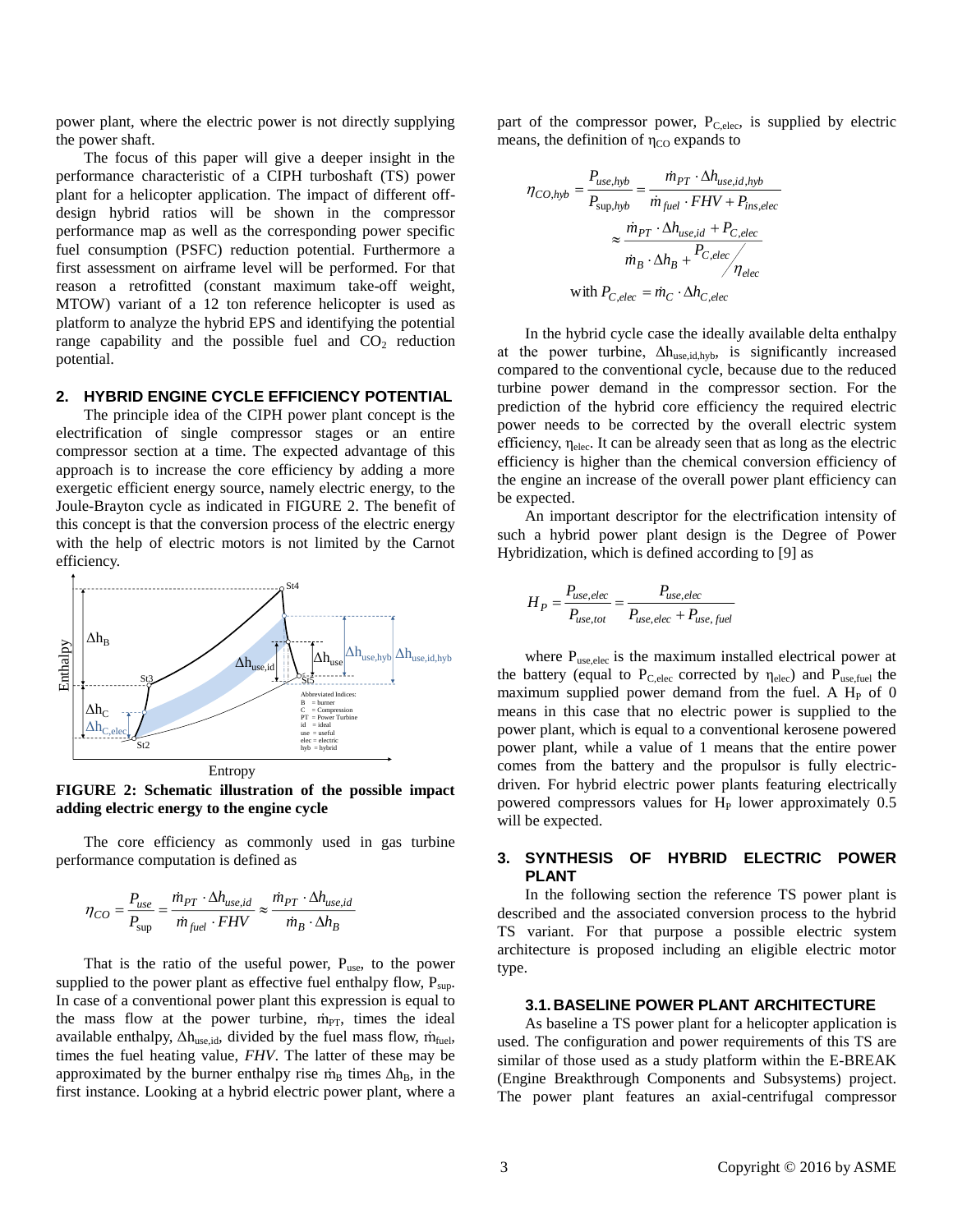powered by a cooled high pressure turbine (HPT) and which is delivering in its reference operational point in take-off and international standard atmosphere (ISA) conditions at sea level (SL) a power output of 3300 kW at the low pressure turbine (LPT). One characteristic of helicopter TS is that the LPT is running at constant speed during all flight phases.

## **3.2.ELECTRIC POWER ARCHITECTURE**

Adding electric energy to the Joule-Brayton cycle requires electric motors to convert the electric energy to mechanical energy. By integrating electric motors within gas turbine power plant further electric components are required like batteries, which supply the electric motors with electric power, and an associated Power Management And Distribution (PMAD) system, which ensures that the power is transferred in a redundant environment to the motors as exemplary shown in [FIGURE 3.](#page-3-0)



<span id="page-3-0"></span>**FIGURE 3: Principle sketch of the used electric power**<br>architecture **architecture**

plant. The motors as well as the batteries are protected by Solid battery. The power is hereby transferred from the battery via a The system architecture is designed for a constant system voltage of 3000 V direct current (DC) mainly forced by the bus system to each electric motor installed within the power State Power Controllers (SSPC), which isolate a faulty component in a failure case and ensure that the remaining components are kept still operable. Each power plant has its dedicated transmission system with the possibility to connect each system via a SSPC if for example a battery fails. From a bill-of-material view the electric motors and associated motor controllers are accounted to the engine side and the remaining electrical system to the aircraft side comparable to the conventional fuel system.

For the estimation of the efficiencies of each single component the parameters shown in [Table 1](#page-3-1) are used, which already represents a forecast to a long term perspective mainly based on [3]. All components are cooled by a decentralized liquid cooling system and it was assumed that the thermal management system is able to keep the components in all operating points at a constant operating temperature. The additional power demand required for the cooling pumps is considered during the performance analysis.

## <span id="page-3-1"></span>**Table 1: Assumptions of electric component parameters for a long term perspective**

| Component                   | Specific                       | Mean       |
|-----------------------------|--------------------------------|------------|
|                             | Power/Energy                   | Efficiency |
|                             |                                | [%]        |
| Battery [11]                | 1500.0 Wh/kg*                  | 97.0       |
| Controller [3]              | $21.0$ kW/kg                   | 99.0       |
| Converter [3]               | $18.0 \text{ kW/kg}$           | 99.0       |
| Cable (Alu.) $@3kV$<br>[12] | $5.2 - 6.5$ kg/m <sup>**</sup> | ~100.0     |
| Protection Switch [3]       | 44.0 kW/kg                     | 99.0       |
| <b>Liquid Cooling</b>       | $1.2$ kW/kg                    | 30.0       |
| System [3]                  |                                |            |

\* Target of battery system (incl. cables, housing, etc.)

\*\* valid for a power range between 1MW and 2MW

motor delivering the required compressor work. Beside the constraints. [Table 2](#page-3-2) gives an overview of typical electric motor Rotational Speed A central component of a CIPH power plant is the electric efficiency of the electric motor also the maximum rotational speed is an important parameter depending on the installation types with the efficiencies and maximum tip speeds (relative velocity between rotor and stator of the electric motor).

<span id="page-3-2"></span>parameters Table 2: Overview of possible electric motor types and their

| Type                         | Efficiency | Tip Speed   |
|------------------------------|------------|-------------|
|                              | [%]        | [m/s]       |
| Permanent Magnet             | 95.0       | 250         |
| Synchronous Motor [13]       |            |             |
| Linear Electric Motor [14]   | 92.0       | 400         |
| Asynchronous Motor [15]      | 94.0       | 200         |
| Asynchronous Motor<br>(solid | 85.0       | Up to $500$ |
| rotor) $[15]$                |            |             |

Asynchronous motors, which convert the electric energy with the help of the Faraday's law to mechanical energy, show a good tip speed behavior, but at relative low efficiencies. Therefore actually two electric motors show the best potential for CIPH applications. First the Permanent Magnet Synchronous Motor (PMSM) offering a high efficiency but at a relative low tip speed, mainly structurally limited by the permanent magnets mounted on the rotor [13]. The second motor is the Linear Electric Motor (LEM), which shows a good trade-off between efficiency and tip speed potential. [FIGURE 4](#page-4-0) shows a possible integration concept of a LEM linked to fan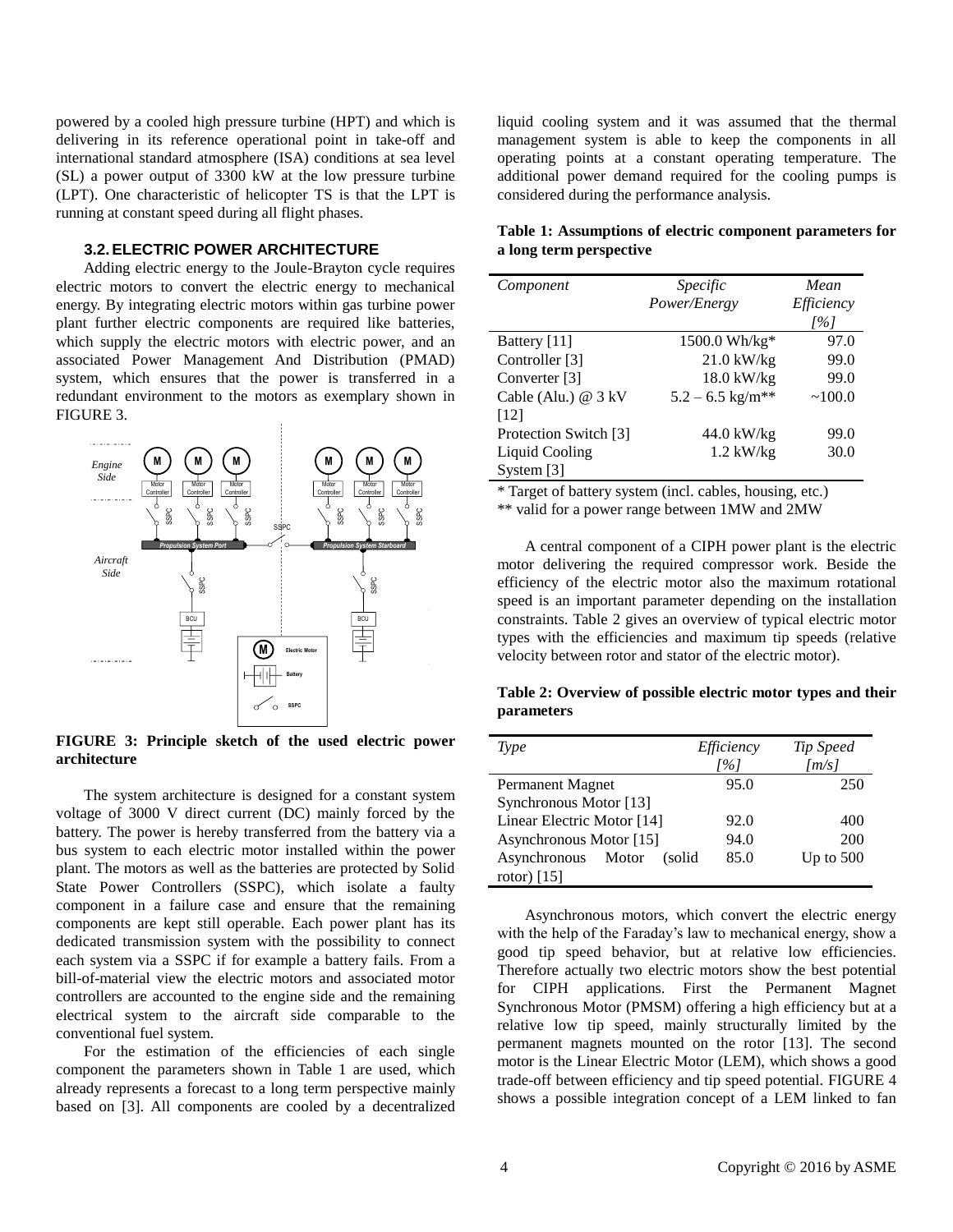[16] or compressor blades based on [14]. Concerning this installation approach of the electric motor it can be already seen why the tip speed of the electric motor is a limiting factor of a compressor, because the electric motor speed also dictates the tip speed of the compressor blades (depending on an inner or outer installation position) and in turn also the possible work potential. This type of installation, also with regard to the integration of the electric motor in the power plant, seems to be the most favorable one. For the estimation of the efficiency, mass and geometric dimensions of the LEM a simplified scaling model based on [14] is used.



<span id="page-4-0"></span>**FIGURE 4: Example of a linkage of an electric motor with a fan blade. Taken from [16]**

#### **3.3. HYBRID POWER PLANT CONCEPT**

The LEM was chosen as the preferable solution including the proposed installation approach suggested by [14] with LEM installation at the blade tips. With this kind of installation the tip speed of the compressor blades are limited by 400m/s according to [Table 2](#page-3-2) and is lower compared to the reference TS engine. In turn this installation approach means that the mentioned work potential per stage is reduced, which can inferred that for a given pressure ratio (PR) a larger number of stages will be required. To counteract this effect the type of the electric motor integration offers the possibility of counter rotating compressor (CRC) stages, where each grid of one stage is controlled and powered by a dedicated LEM. The introduction of an electric system makes the CRC more attractive although it has been already investigated for more than 60 years [17]. Due to its associated relative complex mechanical system, the CRC concept was dropped again in the past, because this mechanical system resulted often in an increased overall system mass [18]. The radial compressor and depending on the resulting  $H<sub>P</sub>$  part of the remaining axial compressor will be still powered by the HPT. For a simplification in the sizing of the CIPH TS the PR of the radial compressor is set constant in the design point for the overall design space. The requirements for the power shaft are not changed compared to the reference configuration, which means that the LPT will run at a constant speed within the entire envelope.

## **4. OVERALL PERFORMANCE SIMULATION**

The following section gives an overview of the assessment parameters used for the CIPH power plant comparison as well as the simulation approach of the engine performance and in turn the approach simulating the power plant at vehicular level.

## **4.1. ASSESSMENT METRICS**

For the assessment of the CIPH TS three parameters are used. Beside the overall efficiency described in Section 2 the power specific fuel consumption (PSFC) is required for the estimation of the potential fuel and possible  $CO<sub>2</sub>$  reduction during flight. The PSFC is defined as

$$
PSFC = \frac{\dot{m}_{Fuel}}{P_{ins}}
$$

While the PSFC is only considering the fuel consumption a second parameter covers also the electric energy demand for the assessment at aircraft level. Both energy sources are combined in the overall energy demand for a specified mission and is defined as

$$
E_{ins} = m_{Fuel} \cdot FHV + m_{Bat} \cdot \rho_{Bat}
$$

 $m_{\text{Fuel}}$  is the required total fuel for the defined mission, FHV the fuel heating value,  $m_{\text{Bat}}$  the installed battery mass and  $\rho_{\text{Bat}}$ the battery specific energy.

#### **4.2. ADAPTION OF CONVENTIONAL CYCLE PERFORMANCE SIMULATION**

The model was set up for the TS power plant within an inhouse engine simulation environment called Advanced Propulsion System Synthesis (APSS). To simulate the CIPH power plant, the simulation routine needed to be adapted from the reference TS architecture. First, the low pressure, CRC needed to be powered by an electric motor instead of the HPT as illustrated in [FIGURE 5.](#page-4-1) Second, the metrics and efficiency prediction for a slowly rotating CRC needed to be implemented.



<span id="page-4-1"></span>**FIGURE 5: Schematic configuration of the simulated hybrid electric turboshaft power plant**

To achieve the first, the power demand is determined by the compressor component based on the given PR, the polytropic efficiency of the compressor and the compressor mass flow. The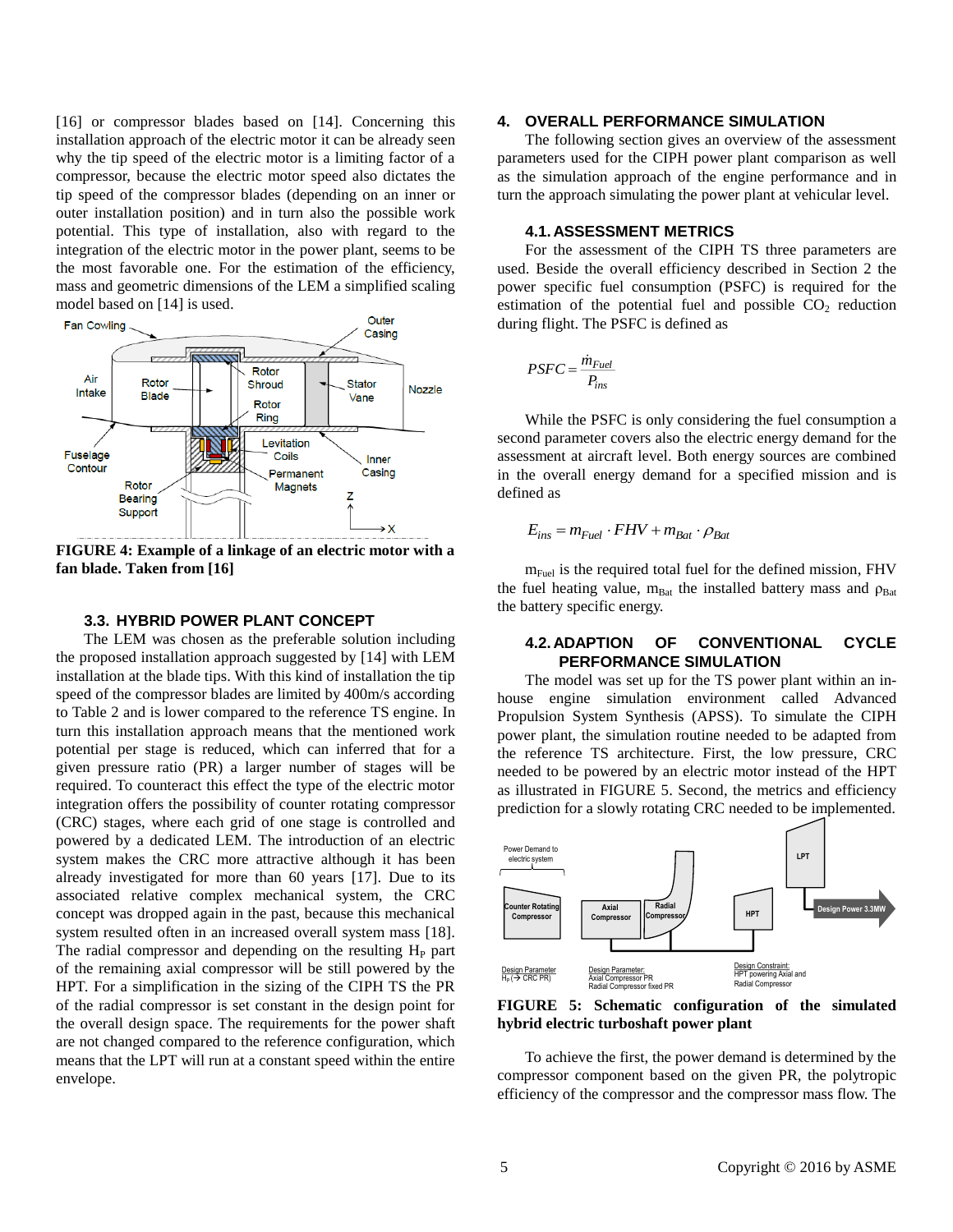power demand is then translated into electrical power demand after the efficiency chain formed by the electric motor, PMAD as well as the battery. Thus, the required electric power  $P_{use, elec}$ is determined, as well as the derived metrics  $H<sub>P</sub>$  and PSFC.

To estimate the loading of the CRC, it was assumed that the first stage always rotates with the maximum permissible tip speed,  $u_{tip,1}$ , of 400 m/s in order to achieve the lowest possible stage loading. The second grid of a stage was assumed to rotate in opposite direction of the first grid with a tip speed of

$$
u_{tip,2} = -q_N \cdot u_{tip,1}
$$

where  $q_N$  is the tip speed or rotational speed ratio [18]

$$
q_N = \frac{n_2}{n_1} = \frac{u_{tip,2}}{u_{tip,1}}
$$

In case of the definition that grid 1 is rotating at the maximum possible tip speed of the electric motor in this configuration,  $q_N$  is limited in this case to a maximum value of 1. A value of 0 for  $q_N$  would represent a classical rotor-stator compressor configuration. The loading ψ was assumed to be equal in each grid so that the average flow coefficient

> 2 3

*N N*

$$
\overline{\varphi} = \frac{\varphi_1 + q_N^2 \cdot \varphi_2}{1 + q_N^2} = \frac{\varphi_1 + q_N^2 \cdot (q_N \cdot \varphi_1)}{1 + q_N^2} = \varphi_1 \cdot \frac{1 + q_N^2}{1 + q_N^2}
$$
\nwith\n
$$
\varphi_1 = \frac{C_{\text{Axial}}}{U_{\text{Mean}}}; \varphi_2 = q_N \cdot \varphi_1 \text{ and}
$$
\n
$$
dh_1 = \frac{dh}{1 + q_N^2}; dh_2 = \frac{dh \cdot q_N^2}{1 + q_N^2}
$$
\n
$$
\rightarrow \overline{\psi} = \frac{dh}{U_{\text{mean}}^2} = \frac{dh_1 \cdot (1 + q_N^2)}{U_{\text{mean}}^2} = \psi_1 \cdot (1 + q_N^2)
$$

are obtained. As can be seen, the loading in a grid is reduced by a factor of  $1/(1+q_N^2)$  per stage when compared to a single rotating compressor. The design performance of the CRC was estimated by means of the deltas in averaged stage coefficients ψ and φ in contrast to the performance of the reference compressor according to [19], [20]. End wall losses, tip losses and secondary losses were assumed to be not affected by the counter rotating mode of operation. The off-design performance of the components was simulated using standard component maps of GasTurb [21] assuming the aerodynamics in a CRC are similar to the aerodynamics in a single rotating compressor for which the component maps were derived.

The burner exit temperature T4 and the Overall Pressure Ratio (OPR) are variables in a parametric study to identify a favorable cycle. Additionally, a chosen  $H<sub>P</sub>$  is iteratively achieved by varying the PR of the CRC ( $\Pi_{\text{CRC}}$ ). As defined in the selected concept, the radial compressor is conventionally powered by the HPT and delivers a constant PR. For a given

OPR, an additional axial compressor could be required to meet the target OPR in combination with the axial CRC and the radial compressor PR.

Since part of the compression energy is provided by an electric motor, the specific power of the cycle is increased and, hence, the core mass flow is reduced. The reduced core mass flow is a result of the sizing iteration scheme to achieve the required shaft power. Moreover, cooling air flow is adapted in dependence of the cooling air temperature T3 and the burner exit temperature T4 to keep a constant turbine stator and rotor temperature.

For the estimation of the required stages of the CRC a simplified scaling model is used, which estimates the possible stage pressure ratio of the counter rotator,  $\Pi_{St, CRC}$ , as function of the reference stage pressure ratio,  $\Pi_{St,Ref}$ , as well as the tip speed ratio and the  $q_N$ 

$$
\Pi_{St, CRC} = 1 + (\Pi_{St,Ref} - 1) \cdot \frac{u_{Tip,1}^2}{u_{Tip,Ref}^2} \cdot (1 + q_N^2)
$$

## **4.3.SIMULATION PROCESS OF THE HYBRID ELECTRIC ROTORCRAFT**

For the aircraft level assessment of the conventional and the CIPH rotorcraft an in-house Matlab® based helicopter performance tool is used [22]. This tool is able to determine the required fuel as well electric energy demand for a specified mission. For that reason the thrust requirements of the helicopter for different flight states are determined with simplified aerodynamic methods using for the drag calculation a combination of the blade element method and momentum theory mainly based on [23]. The engine performance data is provided via look-up tables for different Mach numbers, altitudes, ISA deviations and thrust lever positions. For the hybrid electric variant the required battery capacity is estimated using a discharge model of an advanced Lithium-Ion battery [11].

Within this tool the reference helicopter is modelled for a design mission of 450nm and a maximum take-off weight (MTOW) of 12 tons and a maximum payload of 19 passengers. The CIPH variant for the aircraft level assessment is based on the reference helicopter, where the MTOW is fixed, which allows for simplifications in a potential certification process of the helicopter. For the simulation of the flight performance the two conventional kerosene powered TS power plants are replaced by the CIPH power plants plus the associated electric system. The fuel system of the reference helicopter is kept. With this configuration the maximum possible range is estimated for the CIPH helicopter determining the required fuel and battery mass for the specified mission at fixed MTOW.

The mission profile for the reference as well as for the CIPH helicopter includes a 30 second take-off phase in hover mode, a climb phase with a climb rate of 5m/s, a cruise phase at given cruise altitude of 3000ft and maximum speed of 150kts, a descent phase at also 3m/s descent rate and finally a landing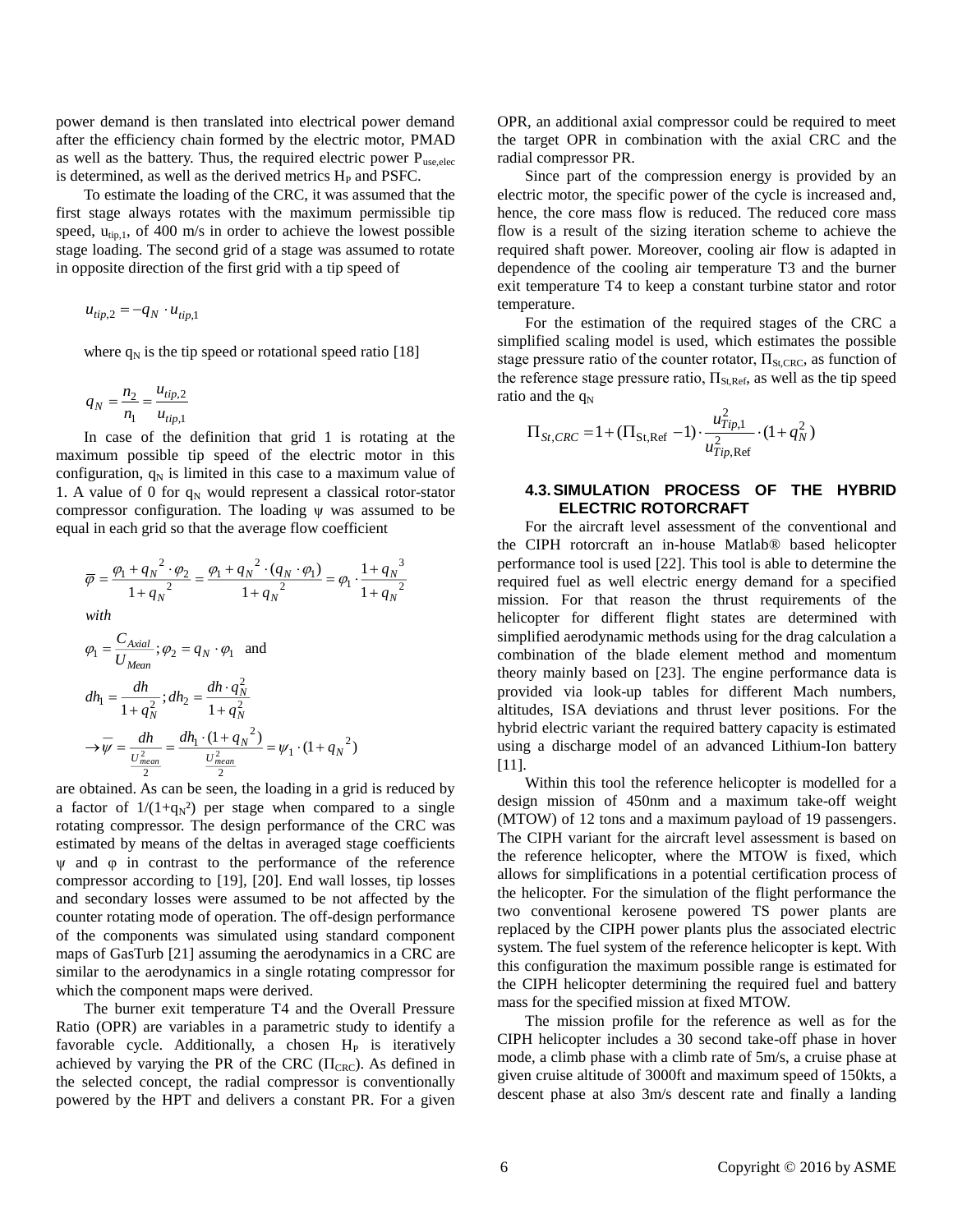phase with a 30 second hover phase (reserves are not considered in this scenario).

#### **5. RESULTS**

First the final sized CIPH TS is presented fulfilling the SRIA 2035 targets. Based on the CIPH concept the impact of different off-design hybridization ratios and part loads are shown for the overall efficiency and PSFC change. Second, the aircraft level results for the retrofit version of the reference helicopter are discussed.

#### **5.1.FINAL HYBRID POWER PLANT**

Based on an expansive possible design space for different design variants a potential CIPH TS power plant was selected within a qualitative down selection process. The most suitable candidate out from this process, which was also used for further performance investigations, is featuring single rotating CRC stages located at the inlet of the power plant. During the sizing process of the power plant the baseline cycle parameters like OPR and T4 are kept from the reference TS cycle, where a trade study have shown that those parameters are also fitting the performance of the CIPH TS best.

A suitable design  $H<sub>P</sub>$  of the CIPH TS fulfilling the SRIA 2035 targets was determined in the operational point with 19.7%. In this configuration the electric system has to deliver a power of about 1500 kW, which was also chosen as the design point of the electrical system. Compared to the reference TS an increase in the overall efficiency could be achieved by relative 18.7% and a decrease in PSFC by 32.2%.

The  $q_N$  had to be set to its maximum value of 1 to keep the number of required stages in a feasible range. For the target PR it offers therefore an electrically powered three stage CRC and a two stage axial compressor with a radial compressor powered by the HPT. The setup of the HPT and the LPT was kept. The final design of the CIPH TS is sketched i[n FIGURE 6.](#page-6-0)



<span id="page-6-0"></span>**FIGURE 6: Simplified flow path sketch of the hybrid electric turboshaft with counter rotating axial compressor and linear electric motor installation.**

## **5.2. HYBRID POWER PLANT CHARACTERISTICS**

The CIPH power plant has been also investigated in part load conditions to identify the hybridization impacts of this concept. With the implementation of the electric system also a new degree of freedom can be used to control the power plant. For a conventional power plant the part load characteristic offers normally only one operating line. [FIGURE 7](#page-6-1) shows the impact on the PSFC and the overall efficiency of the CIPH TS relative to the reference TS for different power demands and off-design H<sub>PS</sub> for take-off SL conditions. In the first instance of the evaluation of the impact of a CIPH TS on the PSFC and overall efficiency  $q_N$  of the CRC was fixed to 1 for all part load points to allow an investigation of the impact of the hybrid .<br>system only.



<span id="page-6-1"></span>FIGURE 7: Impact of different off-design degrees of **hybridization in part load at ISA, SL on the overall efficiency and power specific fuel consumption.**

For the part load study the electric power demand of the CRC is varied in a range that the effective off-design  $H<sub>P</sub>$  reaches values between 15% and 30%. A  $H<sub>P</sub>$  of 15% was identified in this design case as the lower limit for the CIPH power plant, because the axial-centrifugal compressor cannot deliver the required PR anymore for the required power demand. It can be already seen that for even relative low H<sub>PS</sub> of around 15% a decrease in the PSFC during full load of over 25% can be reached compared to the reference TS. Even for power demands half of the full load a PSFC reduction of over 30% can be achieved. Increasing the  $H<sub>P</sub>$  the PSFC can be further reduced by over 45% compared to the reference. But what can be also recognized is that for  $H_{PS}$  higher than the design  $H_{P}$ , the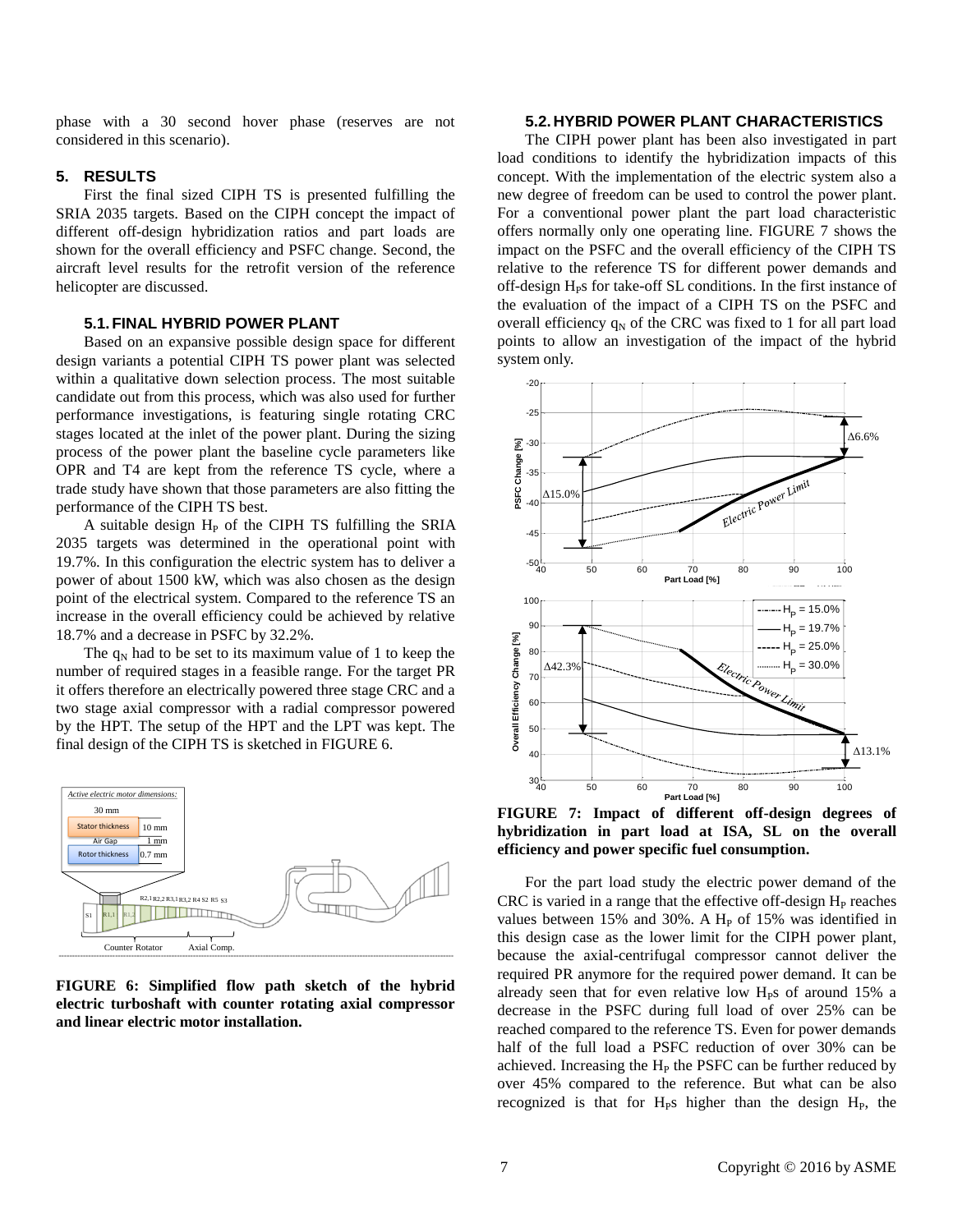possible part load area, where the higher  $H<sub>P</sub>$  can be used, is shrinking due to the limitation of the maximum power demand of the electric system. To extend this hybrid part load area the design point of the electric system has to be changed, which in turn has the disadvantage that the system mass would increase. The overall efficiency change of the entire CIPH TS shows similar characteristics like the PSFC. Also here the overall efficiency can be increased in the full load point by up to 35% for low H<sub>PS</sub> compared to the reference TS. But the highest effect using the hybridization effect can be achieved in part load characteristics, where efficiency increases of up to 90%, also limited by the installed electric system design power.

The impact of the electrified compressor can be also seen in the associated compressor map (cf. [FIGURE 8\)](#page-7-0). The shown map includes the operating lines of the CRC for different  $H_{PS}$ . It can be recognized that for  $H_{\rm P}$ s higher than the design  $H_{\rm P}$  the operating lines running here in a second limit on the right side of the map, which is normally limited by the mechanical properties of the rotor. For an optimal design of the CIPH TS the design of the electric system has to be harmonized with the mechanical properties of the rotor. For example, if the entire PSFC part load range of the CIPH TS should be available during the mission, it must be ensured that the speed limit of the compressor offers a satisfying safety margin when increasing the electric system design power (shift of the electric power limit to the right). This in turn would imply a higher power plant system mass, but would offer on aircraft level a higher potential to optimize the flight profile, which could increase the overall vehicular efficiency and reduce the overall system mass.



<span id="page-7-0"></span>**FIGURE 8: Impact of different off-design hybrid ratios on the electric counter rotating compressor performance.**

#### **5.3. IMPACT ON VEHICULAR LEVEL**

3 battery capacity were determined for a resulting hybrid mission helicopter. This means that for the energy demand **0.8** instance with the help of a retrofit version of the reference The assessment on vehicular level was performed in a first determination the MTOW was fixed and the req<br>determination the MTOW was fixed and the req<br>battery capacity were determined for a resulting  $\frac{1}{2}$ <br>range at the design  $H_P$  of 19.7%. In a first approac determination the MTOW was fixed and the required fuel and range at the design  $H<sub>P</sub>$  of 19.7%. In a first approach the fixed  $H<sub>P</sub>$ 

at the design point was chosen for all flight segments, because this hybridization strategy seems according to the compressor map shown in [FIGURE 8](#page-7-0) as the most efficient one. With this kind of hybridization strategy the CIPH helicopter is able to fly about 220nm, which is a decrease in range capability of more than 50% compared to the reference helicopter. But nevertheless, for the hybrid mission range the CIPH helicopter could save over 28% of overall energy and allows also for a  $CO<sub>2</sub>$  reduction potential of over 42% compared to the reference helicopter, which was also simulated at the same hybrid mission range of 220nm. This reduction potential is based on the reference helicopter originally designed for the 450nm design mission. If this reference helicopter would be downsized to the hybrid electric mission range the potential of possible energy reduction could be reduced, which was not further investigated within this paper. But due to the relative high  $CO<sub>2</sub>$  and energy reduction potential it can be expected that even for a downsized baseline helicopter for 220nm the CIPH helicopter will still show a better environmental footprint. This in turn would imply that the optimum market segment for a CIPH helicopter is for short range applications.

#### **6. CONCLUSION AND OUTLOOK**

identified as most suitable concept to be in compliance with versus the total propulsor shaft power. For the turboshaft suitable design the degree of power hybridization, H<sub>P</sub>, has been has been sized for a 3300 kW take-off power at sea level and 5 investigations. After the determination of potential electric that kind of application a linear electric motor was identified to 7 battery powered electric system architecture was proposed. used. The H<sub>P</sub> is defined as the ratio of the installed electric standard atmosphere conditions. For the identification of a components for a CIPH application the turboshaft power plant be the most eligible motor type and was chosen for the further Furthermore, different motor types have been studied, where for Stellighteemotor type and was chosen for<br>ions. After the determination of potentit<br>ats for a CIPH application the turboshaft p<br>sized for a 3300 kW take-off power at sea<br>atmosphere conditions. For the identific-<br>esign the electrified compressor. designed for a maximum power of 1500 kW required for the **0.9** In this paper a conceptual study for a Cycle-Integrated Parallel Hybrid (CIPH) electric turboshaft for a helicopter application has been discussed featuring an electric driven compressor. As design target for the CIPH power plant the environmental goals of the Strategic Research and Innovation Agenda (SRIA) are used. At first an overview of key electric components and their possible development perspectives to an entry-into-service year of 2035 were given and a possible concept within this study a  $H<sub>P</sub>$  of around 19.7% has been SRIA 2035 goals. With this configuration the power specific fuel consumption (PSFC) could be reduced in the operational point by over 30% compared to the reference turboshaft and the overall energy demand by 12.5%. The electric system is

overall efficiency. It was identified that especially for low off-7 **0.7** increase the part load capability with regard to PSFC and conditions using the H<sub>P</sub> as additional degree of freedom to **0.8** The CIPH turboshaft has been also studied in part load It is using the Tip as additional degree of Heedo.<br>the part load capability with regard to PSFC<br>fficiency. It was identified that especially for low<br>ower demands the CIPH turboshaft shows the hi<sub>l</sub><br>Copyright © 2016 by A. design power demands the CIPH turboshaft shows the highest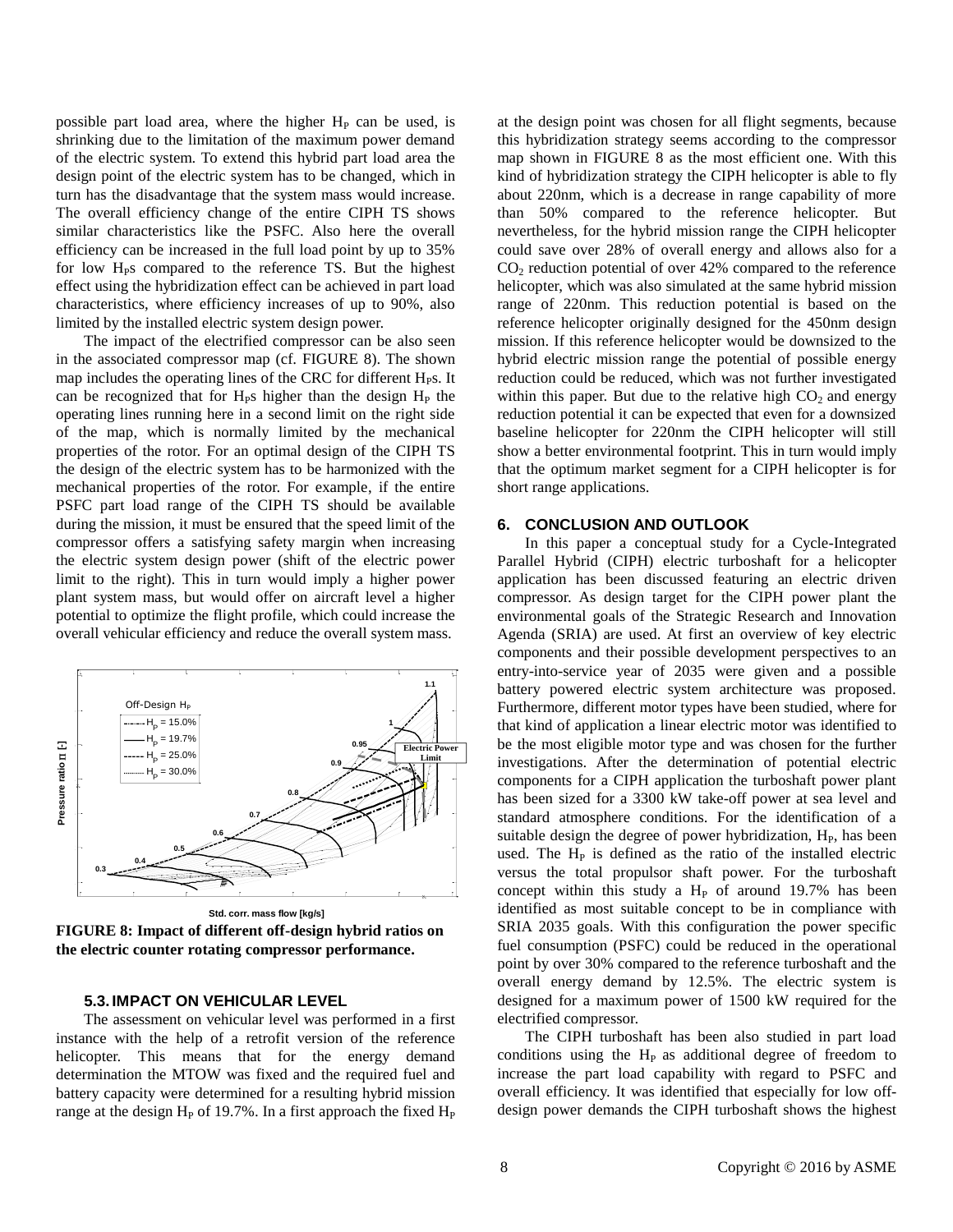fuel reduction potential of over  $45\%$  for a H<sub>P</sub> of 30%, which is equal to an overall efficiency improvement of over 90%. It could be also shown that the chosen design power of the electrical system imposes a new limit in the part load characteristic. H<sub>P</sub>s higher than the design  $H<sub>P</sub>$  can be only used for small range before the maximum electric power demand is reached. If the entire part load characteristic should be available the electric system has to be designed for a higher power demand, but which would have a negative impact on the overall system mass.

The CIPH turboshaft has been also investigated on vehicular level. A helicopter with constant maximum take-off weight has been equipped with the CIPH turboshaft supplied by batteries and the resulting range and energy demand for the new mission range at the design  $H<sub>P</sub>$  was determined. For that kind of application a fuel and, in the first instance,  $CO<sub>2</sub>$  reduction potential of over 42% could be achieved, but at a reduced range capability of around 50% compared to the reference helicopter.

The next steps will be covering an optimized matching of the electric power and the compressor speed to identify further mass reduction potentials. Furthermore, also an optimization of the power plant control will be performed using a variable  $H<sub>P</sub>$ over all flight segments. Also the impact of an efficiency change of the electric system during the mission should be covered, which was set constant in the first calculation, but could also have a significant impact on the overall performance as shown by [24]. For an appropriate comparison of the CIPH with the reference helicopter, the reference helicopter should be sized for the hybrid mission range, which was not considered in this paper.

### **ACKNOWLEDGMENTS**

The research in E-BREAK (Engine Breakthrough Components and Subsystems) leading to these results has received funding from the European Union`s Seventh Framework Programme (FP7/2007-2013) under Grant Agreement n° 314366.

The authors would also like to thank M. Shamiyeh for his assistance and knowledge input of the hybrid electric helicopter performance assessment.

#### **REFERENCES**

- [1] ACARE, "Strategic Research & Innovation Agenda Volume 1," 2012.
- [2] S. Stückl, J. van Toor, and H. Lobentanzer, "VOLTAIR - The All Electric Propulsion Concept Platform – A Vision For Atmospheric Friendly Flight," in 28th International Congress Of The Aeronautical Sciences, 2012.
- [3] A.T. Isikveren, A. Seitz, P.C. Vratny, C. Pornet, K.O. Plötner, and M. Hornung, "Conceptual Studies of

Universally- Electric Systems Architectures Suitable for Transport Aircraft," in Deutscher Luft- und Raumfahrt Kongress 2012, Berlin, Germany, 2012.

- [4] M.K. Bradley and C.K. Droney, "Subsonic Ultra Green Aircraft Research : Phase I Final Report," Huntington Beach, California, 2011.
- [5] A.T. Isikveren, C. Pornet, P.C. Vratny, and M. Schmidt, "Conceptual Studies of Future Hybrid-Electric Regional Aircraft," in ISABE 2015, 2015.
- [6] C. Pornet, C. Gologan, P. C. Vratny, A. Seitz, O. Schmitz, A. T. Isikveren, and M. Hornung, "Methodology for Sizing and Performance Assessment of Hybrid Energy Aircraft," J. Aircraft, DOI 10.2514/1.C032716, pp. 1–12, 2014.
- [7] G.V Brown, "Weights and Efficiencies of Electric Components of a Turboelectric Aircraft Propulsion System," in 49th AIAA Aerospace Sciences Meeting including the New Horizons Forum and Aerospace Exposition, 2011.
- [8] EASA, "Certification Specifications for Large Rotorcraft CS-29," 2012.
- [9] L. Lorenz, A. Seitz, H. Kuhn, and A. Sizmann, "Hybrid Power Trains for Future Mobility," Deutscher Luft- und Raumfahrt Kongress 2013, 2013.
- [10] O. Schmitz, "Fahrzeugtriebwerk, Fahrzeug mit diesem Fahrzeugtriebwerk und Verfahren zum Betrieb dieses Fahrzeugtriebswerkes," DE1020120151042012.
- [11] P. C. Vratny, C. Gologan, C. Pornet, A. T. Isikveren, and M. Hornung, "Battery Pack Modeling Methods for Universally-Electric Aircraft," in CEAS 2013, 2013.
- [12] P.C. Vratny, A Battery Powered Transport Aircraft. Saarbrücken: AV Akademikerverlag, 2012.
- [13] A. Shahat El, A. Keyhani, and H. Shewy El, "Sizing a high speed PM generator for green energy applications," Journal of Electrical Systems, Vol. 6, No. 4, pp. 501–516, 2010.
- [14] D. J. Eichenberg, "Development of a 32 Inch Diameter Levitated Ducted Fan Conceptual Design," 2006.
- [15] J. Pyrhönen, T. Jokinen, and V. Hrabovocá, Design of Rotating Electrical Machines. Chichester, United Kingdom: John Wiley & Sons, Ltd., 2008.